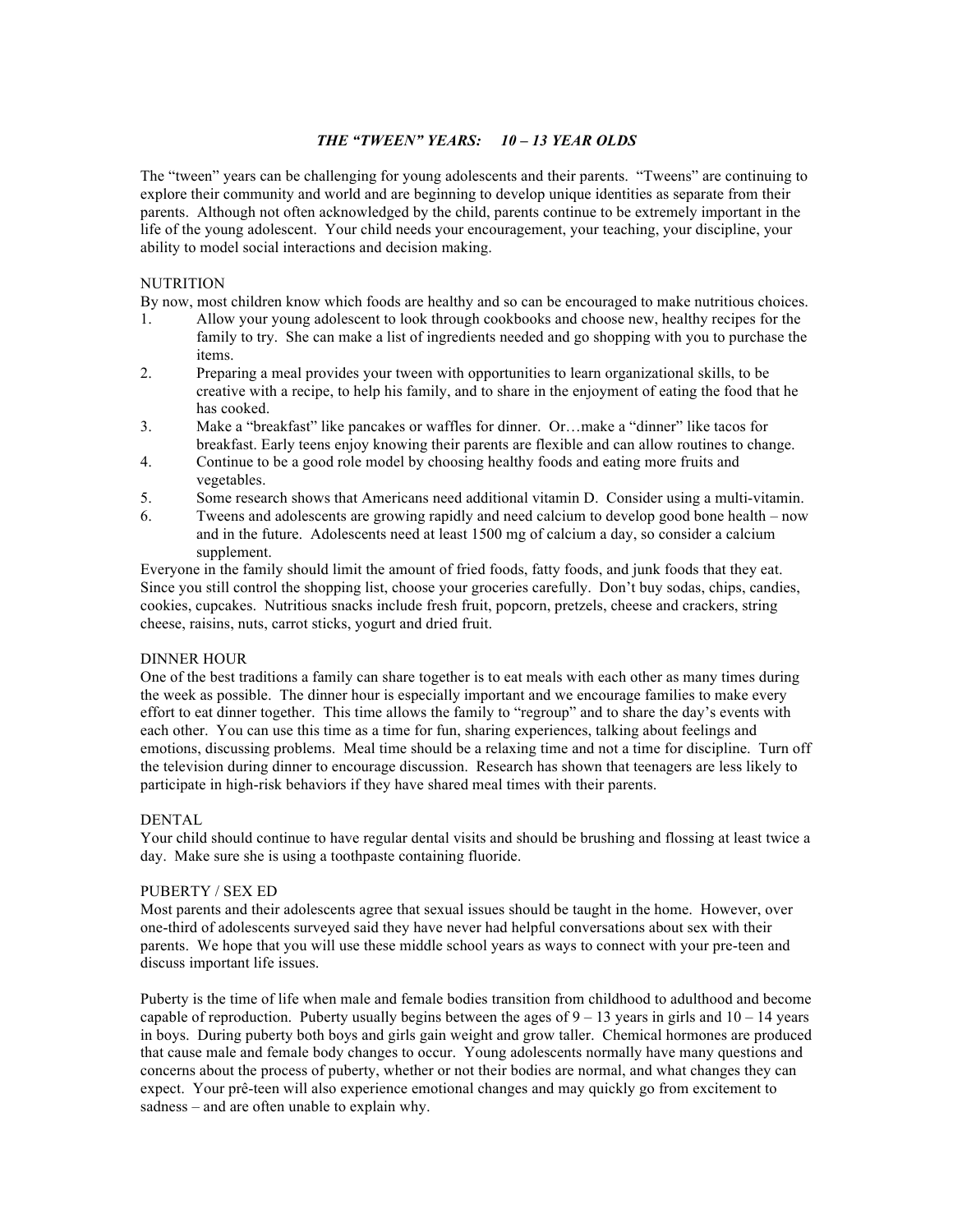# SCHOOL – Middle School or Junior High

The transition to middle school can often be difficult for pre-teens. Students in middle school have to navigate a new school setting, as well as learning how to change classrooms several times a day. Your preteen will also be exposed to several different teachers, and each teacher will have different rules. So, your student will need to be more organized and more flexible than he was in elementary school.

Your pre-teen should be able to easily read most newspapers and magazines and understand what she is reading. She should also be able to complete math problems that involve multiplication, division, and fractions. If you have any concerns about your student's abilities at school, please make an appointment to talk with the school counselor, principal, or pediatrician.

# BULLIES

Bullying can increase during the middle school years and unfortunately can become very serious. The bullying can take the form of emotional as well as physical abuse, and emotional distress is often much more damaging. Students are even at risk for emotional abuse while using personal spaces and chat rooms on the internet. Please talk with your child frequently and make sure that he feels safe at school. There are many resources for students who have experienced bullying, so please talk with your pediatrician if this is a concern.

# HOMEWORK

By now, your middle school student should be able to take most of the responsibility for doing her homework. She should be able to keep a list of her homework assignments and complete the work herself. Because middle school students often need help in learning organizational skills, take time to regularly sit with your pre-teen and discuss homework. Show him how to keep lists of homework assignments, how to keep lists of needed equipment, and how to decide when during the day there is time to do homework. An excellent resource is *Homework without Tears*

# TELEVISION / VIDEO GAMES / COMPUTER GAMES / MEDIA / CELL PHONES

Most middle school students are constantly exposed to modern technology. Unfortunately time spent using media often means:

- 1. exposure to violence and inappropriate sexual messages
- 2. less time for homework
- 3. less time for exercising, reading, exploring, creating or just day dreaming.
- 4. behavioral changes that can include increased aggression, decreased creativity, and hyperactivity
- 5. weight gain because food is eaten while watching television and less time is spent exercising

PARENTS: We encourage you to control media access.

- 1. LIMIT ALL "SCREEN TIME" TO ONE HOUR A DAY OR LESS.
- 2. CHILDREN LEARN VALUES FROM PROGRAMS and ADVERTISEMENTS Be there with your child to point out your value system and to help her question the messages of the programs and advertisements.
- 3. DO NOT ALLOW YOUR CHILD TO HAVE A TELEVISION OR COMPUTER IN HER ROOM. It is more difficult to monitor programs and internet use. Place the media screens in a central location where you can see what your child is doing.
- 4. MONITOR INTERNET SITES and EMAIL ACCOUNTS. Remind your tween to never share personal information on the internet.
- 5. MONITOR MUSIC/ CDs, MAGAZINES / LITERATURE that comes into your pre-teen's life
- 6. LIMIT CELL PHONE USE and be aware that many companies are now sending pornographic material to cell phones without requests

# *Research confirms that adolescents are less likely to participate in high risk behaviors if their parents are involved in their lives and provide guidance about media use.*

*There are websites that will help you and your family choose media that supports your values.*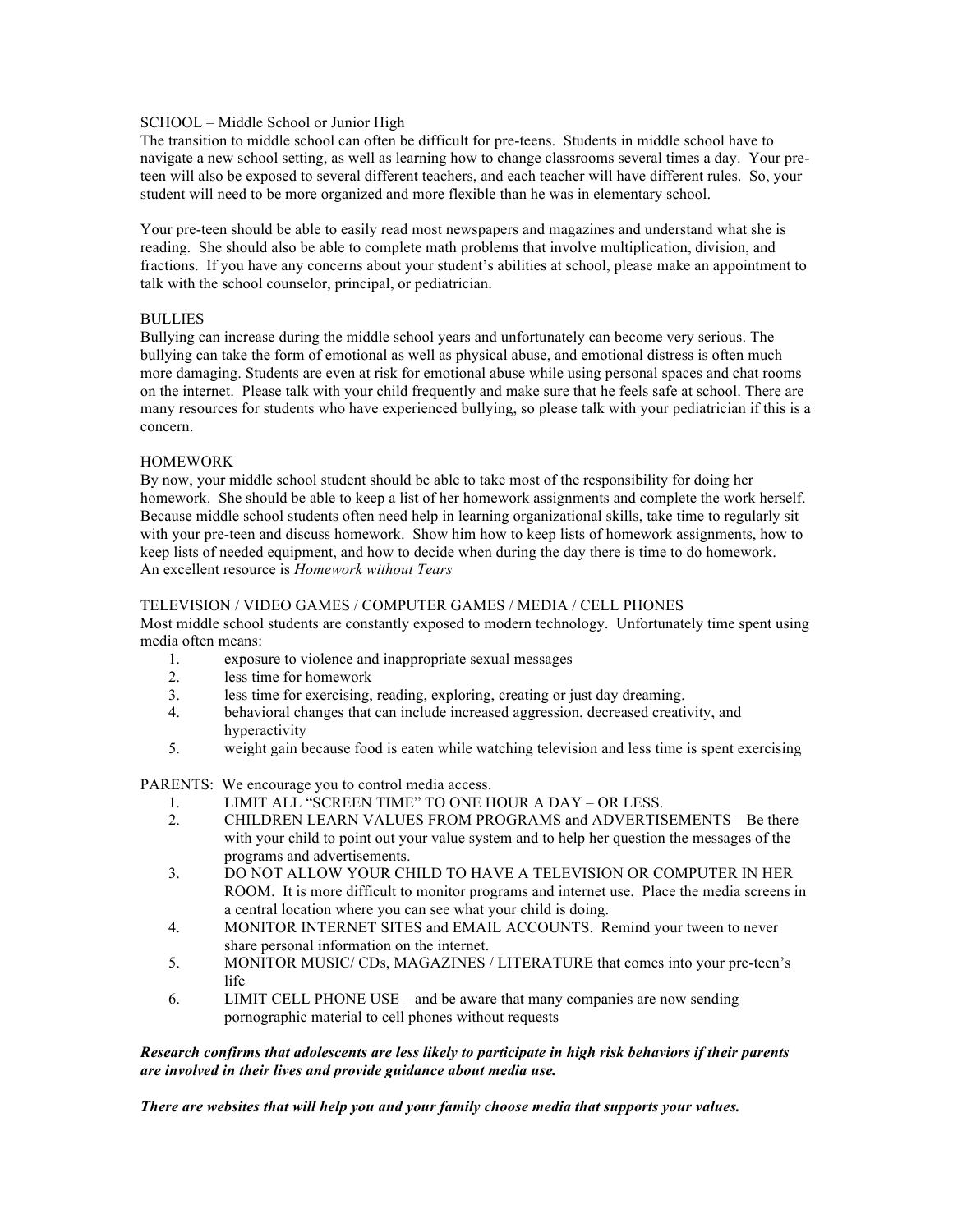#### *Consider www.commonsensemedia.com and www.commercialfreechildhood.org*

## HOUSEHOLD TASKS / FAMILY WORK / CHORES

Pre-teens need to be learning how to function in the real world. Participating in household tasks will prepare your student for when he leaves home. Help him learn how to do the laundry, cook meals, clean the house, mow the lawn, and take care of the pets. Make sure your pre-teen has a list of daily and weekly tasks that she is expected to accomplish. Children who do chores at home feel more connected to their families and are more likely to achieve better grades in college.

#### SPORTS / EXERCISE

Exercise is especially important for middle school students. Not only do their rapidly growing bodies need physical activity, but exercise also helps maintain their emotional well being. Adolescents who participate in sports have better self-esteem and do better in school. Boys especially benefit from the experience provided by team sports as they learn the rules of the world, how to handle competition, how to be a gracious winner or loser, and how to work diligently to accomplish a goal.

#### TEACHING VALUES

Children are learning from you every day. YOU are their best teacher. They are learning from watching you how to talk to other people, how to treat each other, how to interact in the family. They are learning how to work, how to solve problems, how to deal with their emotions. They are learning what you do and do not value.

#### *SELF-ESTEEM*

Pre-teens often measure their self-esteem by external values such as physical appearance, finances (brands of clothes purchased), and number of friends. Pre-teens are especially likely to have bad self-image because their bodies are changing (acne is often present) and they feel clumsy. Research tells us that almost 80% of adolescents do not like the way they look!

Your pre-teen needs constant reassurance from you that he is valued, that you see the good decisions he is making, and that you enjoy being with his friends. You can let your pre-teen hear you talking with your friends about how much you admire him for a recent good decision or accomplishment. Each pre-teen needs to know that there is something unique and special about her – an activity, a hobby, an area of expertise that allows her to stand out from her peers. If your pre-teen does not have a unique ability, please consider encouraging her to pursue an activity or hobby that might allow her to develop that.

## *MONEY*

Giving your child an allowance is an excellent way to begin teaching your child how to handle money. Some families choose to give their children a small allowance, feeling it is important for children to know that everyone benefits from the parents' employment. These families do not equate allowance with doing chores. Other families believe that children should learn that they earn money by doing work, and so they are given an allowance after chores are completed. Some families combine approaches - the children are given a small allowance and receive additional money for extra work that is done.

The most important thing is for parents to show children how to "use" money – how to put money away to be saved, how to pay for small items at the store, how to use money for gifts for other people. You may want to increase his allowance, while also requiring him to have a little budget – items that he has to purchase with his own money.

## *DECISION MAKING*

Your child should be given the opportunity to begin making decisions and experiencing the consequences (both positive and negative) of her decisions. There are many decisions that a pre-teen can help make – if you feel it is appropriate 1. Which after-school activities to participate in

- 2. Which restaurant to go to
- 3. What weekend activity for the family to do together
- 4. Which friends to invite over
- 5. How to spend her money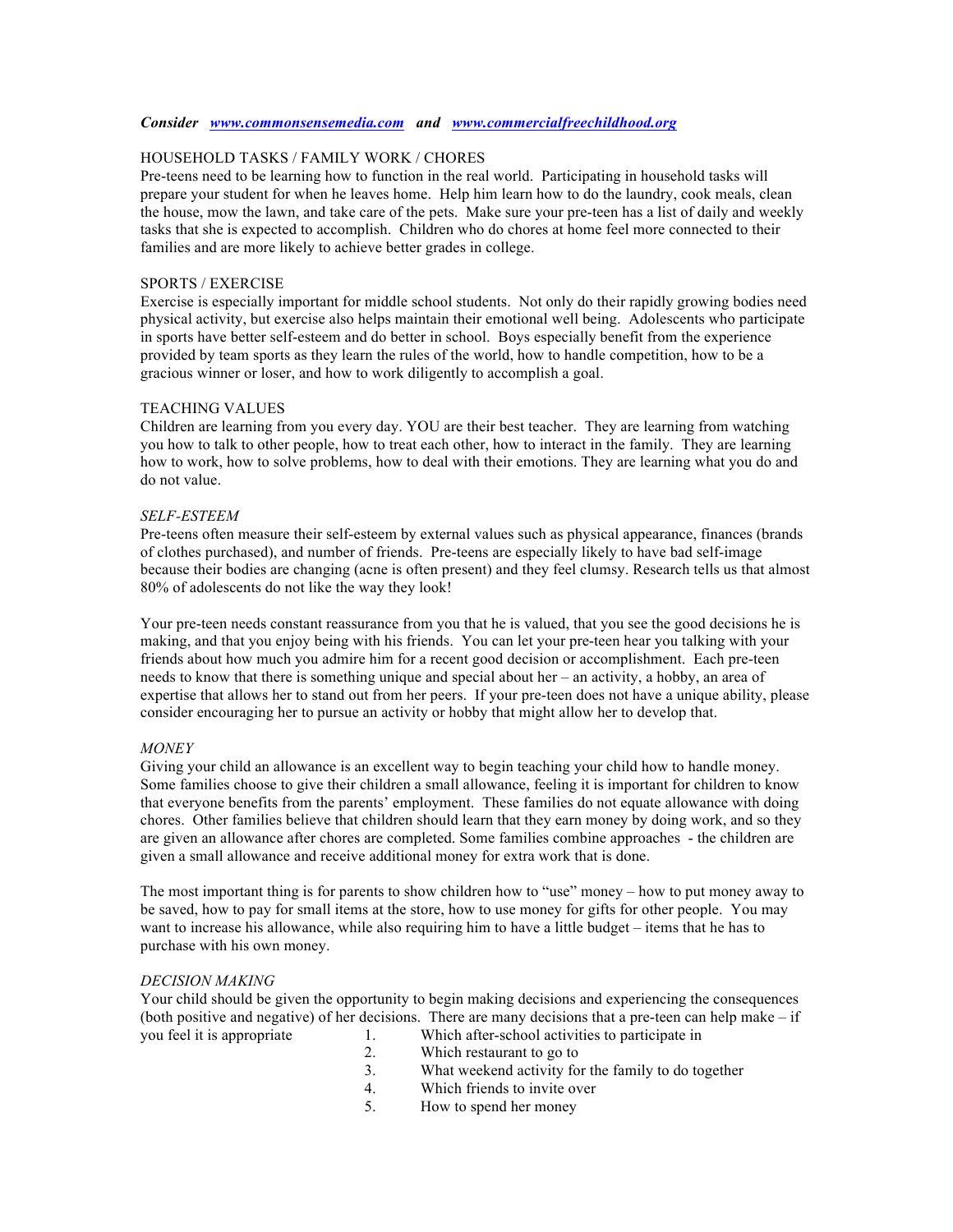- 6. What clothes to wear
- 7. How to schedule her homework

Show your child how to think about decisions.

- 1. Determine what the options are
- 2. Consider every possibility
- 3. Think about strengths and weaknesses of each choice Think of the pros and cons
- 4. Choose the best alternative
- 5. Re-evaluate after you see the results. Decide whether or not it was a good choice and what you might do differently next time.

## WHAT OTHER VALUES DO YOU WANT YOUR CHILD TO LEARN?

## Time Management

Help your child create a weekly chart of chores or tasks to be completed, books to read, etc. Make sure your child's life is not overly scheduled. He needs time to relax, think, daydream.

## Friendship

Begin discussing what qualities to look for in a friend

Encourage your student to have his friends come over to YOUR home – then you will meet her friends and will know exactly what your pre-teen is doing

# Personal acceptance of failure

Admit in front of your child when you have made a mistake

Acknowledge your feelings, but express the idea that you can try again or learn from your mistake. Expressing emotions

Emotions are never right or wrong – they are simply feelings. It is our behavior that can be right or wrong. Help your child see the difference. "I can see you are very angry, but it is not acceptable to kick your brother."

## Religion

A place of worship is often a place where you can meet other families who share your values and who can support your family.

Peer pressure

- 1. Clearly state your family's values
- 2. Make sure your actions match your words
- 3. Talk about the types of peer pressure through society, media, friends
- 4. Talk about ways to stand up against peer pressure and role play with your tween
	- Think of words to say "I don't need drugs to make me feel happy."
- 5. Make sure your pre-teen knows that you care most about her personal safety
- 6. Give reasons for making positive, healthy choices

Use of drugs / alcohol

It is much easier and much better to discuss your family's values regarding use of drugs and alcohol during the early middle school years. Your pre-teen will still be listening to you and will more likely incorporate your values. You should know that many studies show that the younger a teen begins using drugs/alcohol/cigarettes, the more likely they will become addicted.

# COMMUNICATION SKILLS

This is a wonderful time to work on your communication skills with your pre-teen. Some helpful hints are:

- 1. Clearly state your expectations so there is no confusion
- 2. Be accessible, approachable, and willing to listen
- 3. Be involved in your pre-teen's life with school and with friends

The more time you spend together, the easier the communication. Consider spending a weekend away with your pre-teen as an opportunity to talk about upcoming physical and emotional changes, your family values, and expectations. This is also a time to have fun together!

## SAFETY

- 1. BIKES Review bike safety rules with your student. She should always wear a helmet.
- 2. Review your family's emergency plans for fire and earthquake in your home.
- 3. Remind your student that he should always tell you if someone is touching him inappropriately